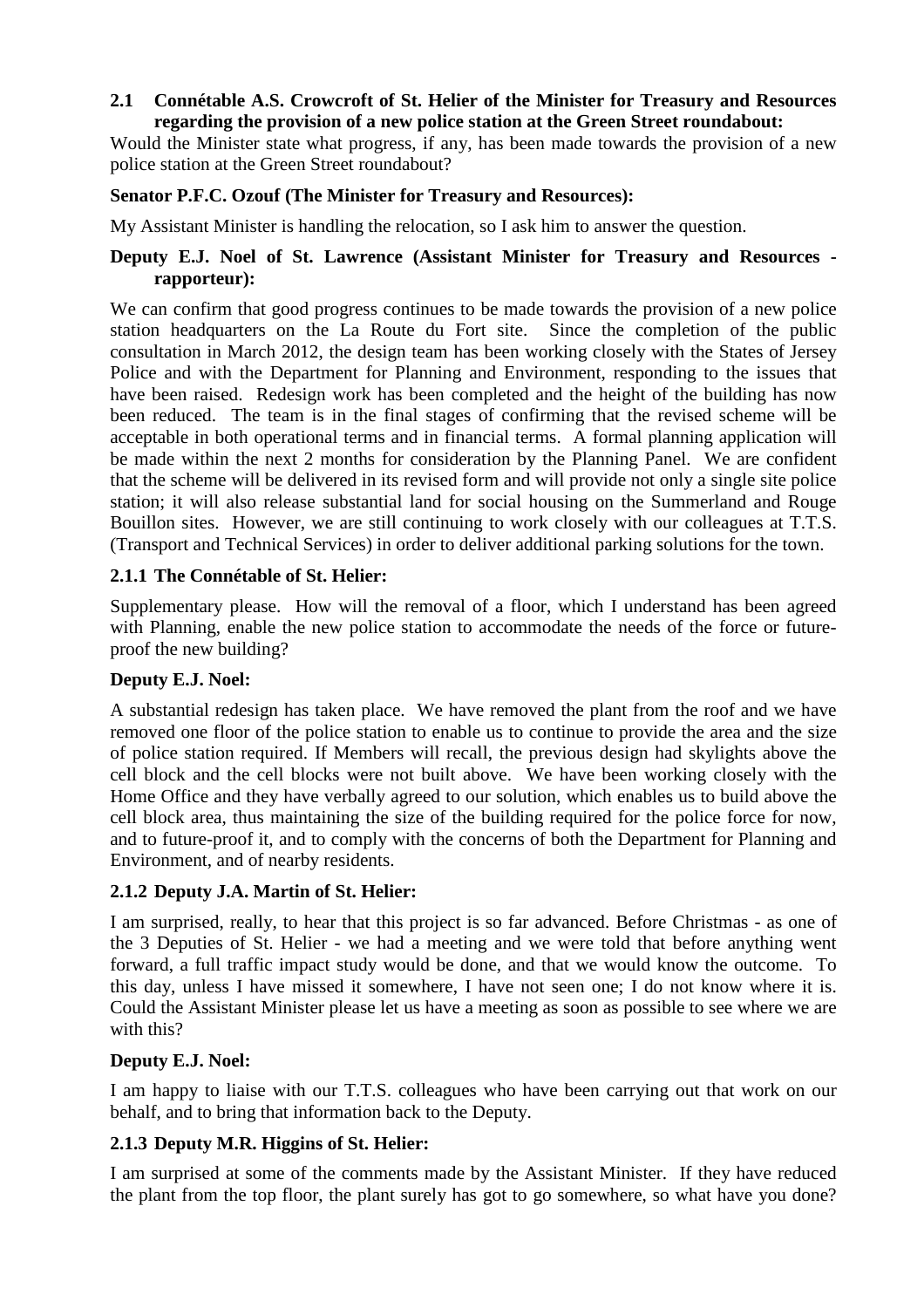You have reduced one level of operational area, and also reduced the plant area. What are you going to do with the plant that you needed, and secondly...

# **The Bailiff:**

What is the Minister going to do?

### **Deputy M.R. Higgins:**

Sorry, what is the Minister going to do with the plant that would be required for the building, and was the building too big in the first place, if he can afford to lose a floor and still cram everything in?

## **Deputy E.J. Noel:**

The plant is going to be incorporated within the design of the building. Although we are reducing the height by one floor, we are not reducing any of the floor space of the building. We have managed to achieve this by building over what was a single storey part of the design, with multiple stories. So instead of having above the cell block one storey in height, we are now going to have 3 storey heights above the cell block. I hope that satisfies the Deputy's questions.

## **2.1.4 Connétable P.J. Rondel of St. John:**

Given the Minister has said he is working in consultation with the Home Office in relation to the design of this particular building, on an earlier set of drawings I saw in relation to a new police headquarters on the waterfront, they also included, via the Home Office, tank protection walls around the building. I sincerely hope that on this occasion, in any new design, this is not going to be included **[Laughter]**. Will the Minister confirm, please?

## **Deputy E.J. Noel:**

I am delighted to confirm for the Constable of St. John that we will not require blast walls around our police stations here in Jersey. This is not Northern Ireland.

### **2.1.5 Deputy J.H. Young of St. Brelade:**

Will the Minister confirm that this site is a very important one in the middle of St. Helier, and it has the potential, putting a 24/7 blue light use, to cause problems for neighbours? Could he tell us, to manage those issues, has he received a development brief for the site from the Minister for Planning and Environment, and if so, has this been to public consultation and has he briefed his design team to follow its requirements?

[9:45]

# **Deputy E.J. Noel:**

I would answer that all our sites in St. Helier are important sites. St. Helier is a confined space, and all States-owned land and privately-owned land sites in St. Helier are important. With regards to the blue light section, I have mentioned this before at Scrutiny Panel last week, the blue light services do not normally dispatch from the police station. Our police force is dispatched from around the Island where they are patrolling, be it in their cars, on their motorbikes or on foot. So it is very rare that officers blue light exit from the police station. We have been given assurances by the police force that only in exceptional circumstances will blue light services exit from any police station, wherever they are located. With regard to the planning issues, we have worked very closely with officers at Planning and have taken their comments on board, and we are now in a position where we have a solution, that we believe, is suitable to go forward for a formal planning application, which we hope to be doing by the latter part of July.

### **2.1.6 The Connétable of St. Helier:**